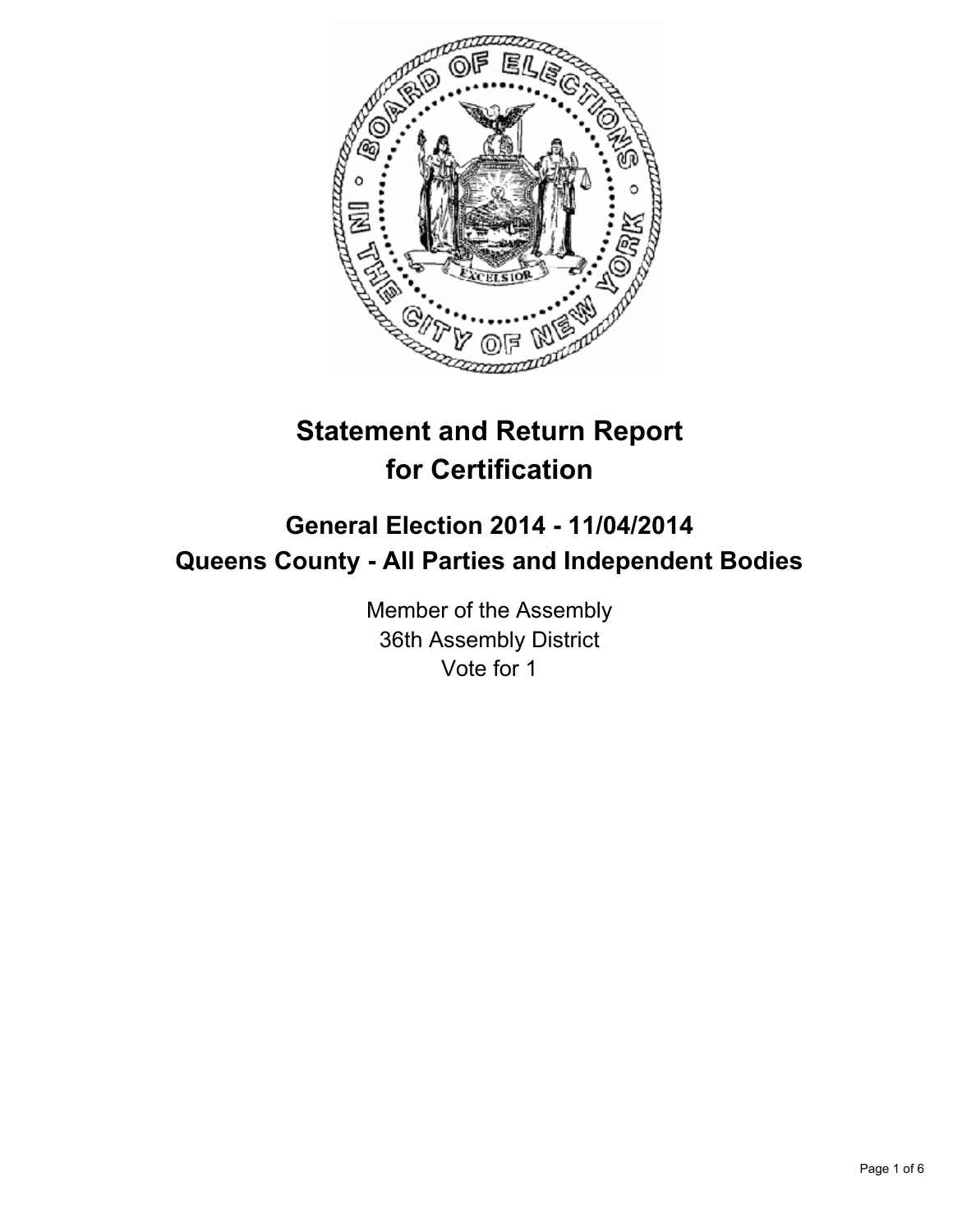

### **Assembly District 36**

| PUBLIC COUNTER                                           | 13,181      |
|----------------------------------------------------------|-------------|
| <b>EMERGENCY</b>                                         | 0           |
| ABSENTEE/MILITARY                                        | 266         |
| <b>FEDERAL</b>                                           | 233         |
| SPECIAL PRESIDENTIAL                                     | 0           |
| AFFIDAVIT                                                | 209         |
| <b>Total Ballots</b>                                     | 13,889      |
| Less - Inapplicable Federal/Special Presidential Ballots | (233)       |
| <b>Total Applicable Ballots</b>                          | 13,656      |
| ARAVELLA SIMOTAS (DEMOCRATIC)                            | 9,203       |
| ARAVELLA SIMOTAS (WORKING FAMILIES)                      | 1,837       |
| ADA MORITZ (WRITE-IN)                                    | 1           |
| ADOLFO HITLER (WRITE-IN)                                 | 1           |
| ALFRED E. NEWMAN (WRITE-IN)                              | 1           |
| ALLEN WEST (WRITE-IN)                                    | $\mathbf 1$ |
| ALMA MAGANA (WRITE-IN)                                   | 1           |
| BARBARA VAZQUEZ (WRITE-IN)                               | 1           |
| BIZ MARKIE (WRITE-IN)                                    | 1           |
| <b>BRADY HOKE (WRITE-IN)</b>                             | 1           |
| <b>BRIAN LEOBOWITZ (WRITE-IN)</b>                        | 1           |
| <b>BUDDHA GURUNG (WRITE-IN)</b>                          | $\mathbf 1$ |
| CARL E PERSON (WRITE-IN)                                 | 1           |
| CAROLINE LUCES (WRITE-IN)                                | 1           |
| CAROLYN CALLOWAY (WRITE-IN)                              | 1           |
| CHARLIE DI BENEDETTO (WRITE-IN)                          | 1           |
| CRISTINA CORREA (WRITE-IN)                               | 1           |
| DANIELLE DESTEFANO (WRITE-IN)                            | 2           |
| DAULTON JEREMIAH SULLIVAN (WRITE-IN)                     | 1           |
| DAVE WAXMAN (WRITE-IN)                                   | 1           |
| DAVID KAUFSTEIN (WRITE-IN)                               | 1           |
| DAVID LEVY (WRITE-IN)                                    | 1           |
| DAVID M FALCON (WRITE-IN)                                | 1           |
| DINO ROSCIDNO (WRITE-IN)                                 | 1           |
| EDWARD BRADLEY (WRITE-IN)                                | 1           |
| ELIZABETH T MURRAY (WRITE-IN)                            | 1           |
| FRANCES JUHRMAN (WRITE-IN)                               | 1           |
| GADRIELA TORRANO (WRITE-IN)                              | 1           |
| <b>GEORGE KONETSKY (WRITE-IN)</b>                        | 1           |
| HARRIS BERINGER (WRITE-IN)                               | 1           |
| HOWARD STERN (WRITE-IN)                                  | 1           |
| JAMES J WAYDEN (WRITE-IN)                                | 1           |
| JANE DOUGH (WRITE-IN)                                    | 1           |
| <b>JASON GREENE (WRITE-IN)</b>                           | 1           |
| JESSE PECORA (WRITE-IN)                                  | 1           |
| JOHN GARRIGAN (WRITE-IN)                                 | 1           |
| JOHN KELL (WRITE-IN)                                     | 1           |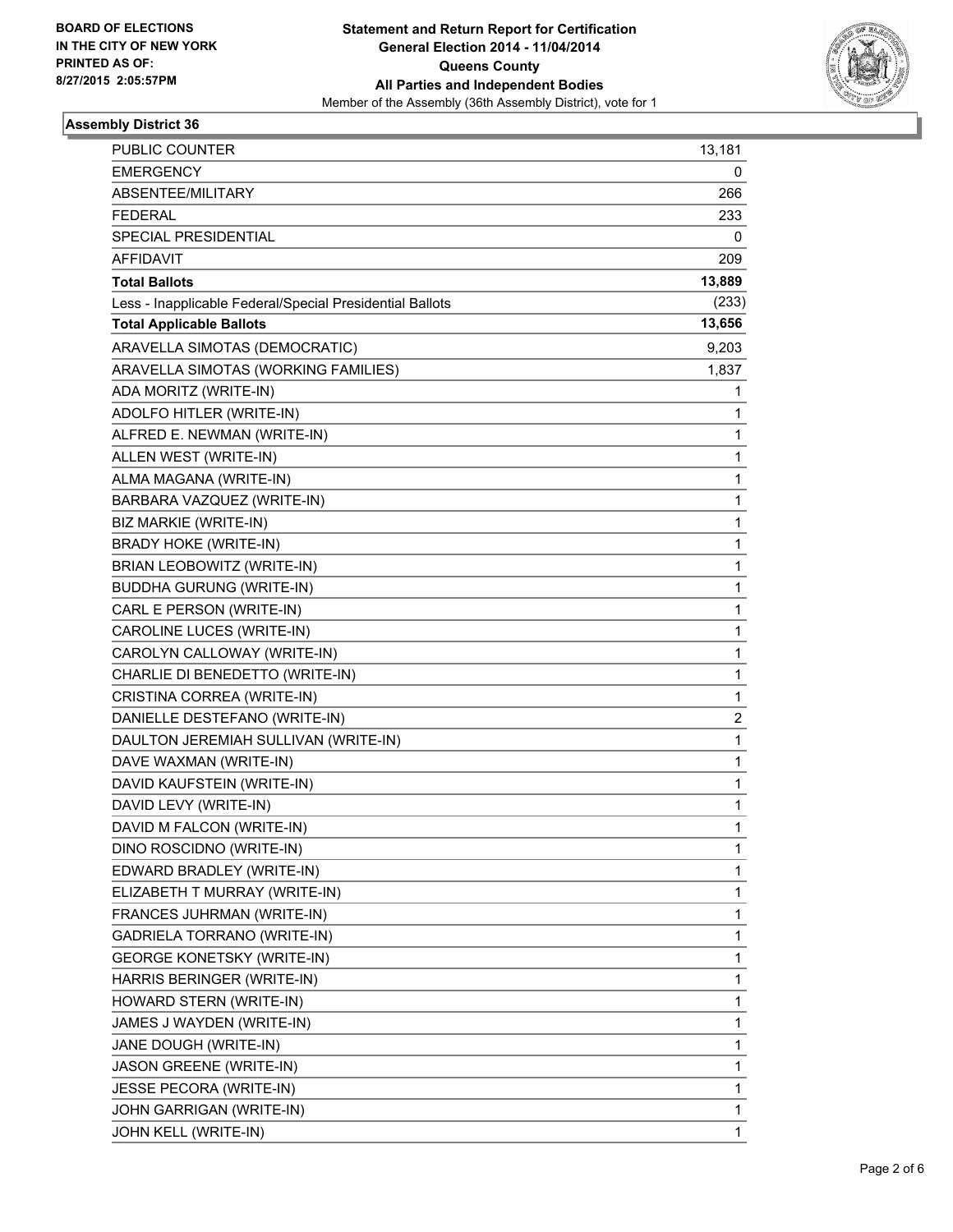

#### **Assembly District 36**

| JOHN MCDONALD (WRITE-IN)             | 1            |
|--------------------------------------|--------------|
| JOHN Q PUBLIC (WRITE-IN)             | 1            |
| JOHN STRATAUDAKS (WRITE-IN)          | 1            |
| JOHN VOLKAN (WRITE-IN)               | 2            |
| JOYN HSUEH (WRITE-IN)                | 1            |
| LIZ PERRI (WRITE-IN)                 | 1            |
| LUREL HICKLIN (WRITE-IN)             | 1            |
| MARJORIE CLARKE (WRITE-IN)           | 1            |
| MARK MURYNEC (WRITE-IN)              | 1            |
| MATT REEVES (WRITE-IN)               | $\mathbf{1}$ |
| MAXIM LOTT (WRITE-IN)                | 1            |
| MICHAEL MCDERMOTT (WRITE-IN)         | 1            |
| MICHAEL MUCAHY (WRITE-IN)            | 1            |
| MICHAEL SILLERY (WRITE-IN)           | 1            |
| MIKE MAHONCY (WRITE-IN)              | 1            |
| MITCHELL LINCOLN (WRITE-IN)          | $\mathbf{1}$ |
| NAINA TOLANI (WRITE-IN)              | 1            |
| NATALY CAMARGO (WRITE-IN)            | 1            |
| NEIL HANNOCK (WRITE-IN)              | 1            |
| ORESTES ALVAREZ-JACINTO (WRITE-IN)   | 1            |
| PAT BUCHANAN (WRITE-IN)              | 1            |
| PATRICK CHRISTOPHER LAMBO (WRITE-IN) | $\mathbf{1}$ |
| PETER HARRIS (WRITE-IN)              | 1            |
| PETER VALLONE JR (WRITE-IN)          | 1            |
| PIGGY LEONARDI (WRITE-IN)            | 1            |
| R. BERGER (WRITE-IN)                 | 1            |
| RICK SPRINGFIELD (WRITE-IN)          | 1            |
| ROB ASTORINO (WRITE-IN)              | 1            |
| RUDY GULIANI (WRITE-IN)              | 1            |
| SAM MARIANI (WRITE-IN)               | 1            |
| SAMATHA DUREN (WRITE-IN)             | 1            |
| SEAN MALTO (WRITE-IN)                | 1            |
| STEVE SILVER (WRITE-IN)              | 1            |
| STEVEN CALLAGHAN (WRITE-IN)          | 1            |
| THOMAS GILLIGAN (WRITE-IN)           | 1            |
| TIMOTHY WU (WRITE-IN)                | 1            |
| UNATTRIBUTABLE WRITE-IN (WRITE-IN)   | 27           |
| VICTOR E SANTOS (WRITE-IN)           | 1            |
| VIN SCAFA (WRITE-IN)                 | 1            |
| <b>Total Votes</b>                   | 11,142       |
| Unrecorded                           | 2,514        |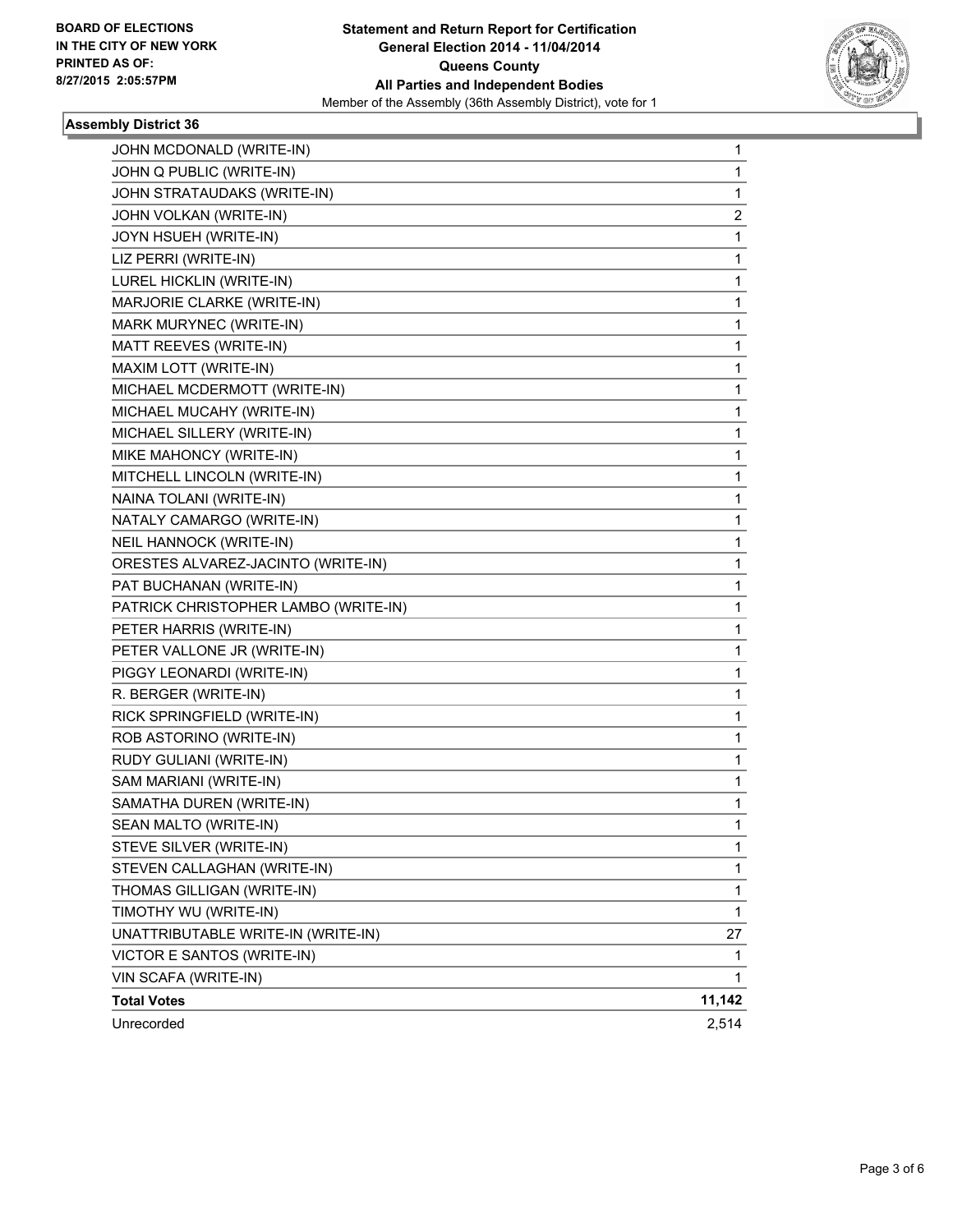

#### **Total for Member of the Assembly (36th Assembly District) - Queens County**

| PUBLIC COUNTER                                           | 13,181                  |
|----------------------------------------------------------|-------------------------|
| <b>EMERGENCY</b>                                         | 0                       |
| ABSENTEE/MILITARY                                        | 266                     |
| <b>FEDERAL</b>                                           | 233                     |
| SPECIAL PRESIDENTIAL                                     | 0                       |
| <b>AFFIDAVIT</b>                                         | 209                     |
| <b>Total Ballots</b>                                     | 13,889                  |
| Less - Inapplicable Federal/Special Presidential Ballots | (233)                   |
| <b>Total Applicable Ballots</b>                          | 13,656                  |
| ARAVELLA SIMOTAS (DEMOCRATIC)                            | 9,203                   |
| ARAVELLA SIMOTAS (WORKING FAMILIES)                      | 1,837                   |
| ADA MORITZ (WRITE-IN)                                    | 1                       |
| ADOLFO HITLER (WRITE-IN)                                 | 1                       |
| ALFRED E. NEWMAN (WRITE-IN)                              | 1                       |
| ALLEN WEST (WRITE-IN)                                    | 1                       |
| ALMA MAGANA (WRITE-IN)                                   | 1                       |
| BARBARA VAZQUEZ (WRITE-IN)                               | $\mathbf 1$             |
| BIZ MARKIE (WRITE-IN)                                    | 1                       |
| <b>BRADY HOKE (WRITE-IN)</b>                             | $\mathbf 1$             |
| BRIAN LEOBOWITZ (WRITE-IN)                               | $\mathbf 1$             |
| <b>BUDDHA GURUNG (WRITE-IN)</b>                          | 1                       |
| CARL E PERSON (WRITE-IN)                                 | 1                       |
| CAROLINE LUCES (WRITE-IN)                                | $\mathbf 1$             |
| CAROLYN CALLOWAY (WRITE-IN)                              | 1                       |
| CHARLIE DI BENEDETTO (WRITE-IN)                          | $\mathbf 1$             |
| CRISTINA CORREA (WRITE-IN)                               | 1                       |
| DANIELLE DESTEFANO (WRITE-IN)                            | $\overline{\mathbf{c}}$ |
| DAULTON JEREMIAH SULLIVAN (WRITE-IN)                     | 1                       |
| DAVE WAXMAN (WRITE-IN)                                   | $\mathbf 1$             |
| DAVID KAUFSTEIN (WRITE-IN)                               | 1                       |
| DAVID LEVY (WRITE-IN)                                    | $\mathbf 1$             |
| DAVID M FALCON (WRITE-IN)                                | $\mathbf{1}$            |
| DINO ROSCIDNO (WRITE-IN)                                 | 1                       |
| EDWARD BRADLEY (WRITE-IN)                                | 1                       |
| ELIZABETH T MURRAY (WRITE-IN)                            | 1                       |
| FRANCES JUHRMAN (WRITE-IN)                               | 1                       |
| GADRIELA TORRANO (WRITE-IN)                              | 1                       |
| <b>GEORGE KONETSKY (WRITE-IN)</b>                        | 1                       |
| HARRIS BERINGER (WRITE-IN)                               | 1                       |
| HOWARD STERN (WRITE-IN)                                  | 1                       |
| JAMES J WAYDEN (WRITE-IN)                                | 1                       |
| JANE DOUGH (WRITE-IN)                                    | 1                       |
| JASON GREENE (WRITE-IN)                                  | 1                       |
| JESSE PECORA (WRITE-IN)                                  | 1                       |
| JOHN GARRIGAN (WRITE-IN)                                 | 1                       |
| JOHN KELL (WRITE-IN)                                     | $\mathbf{1}$            |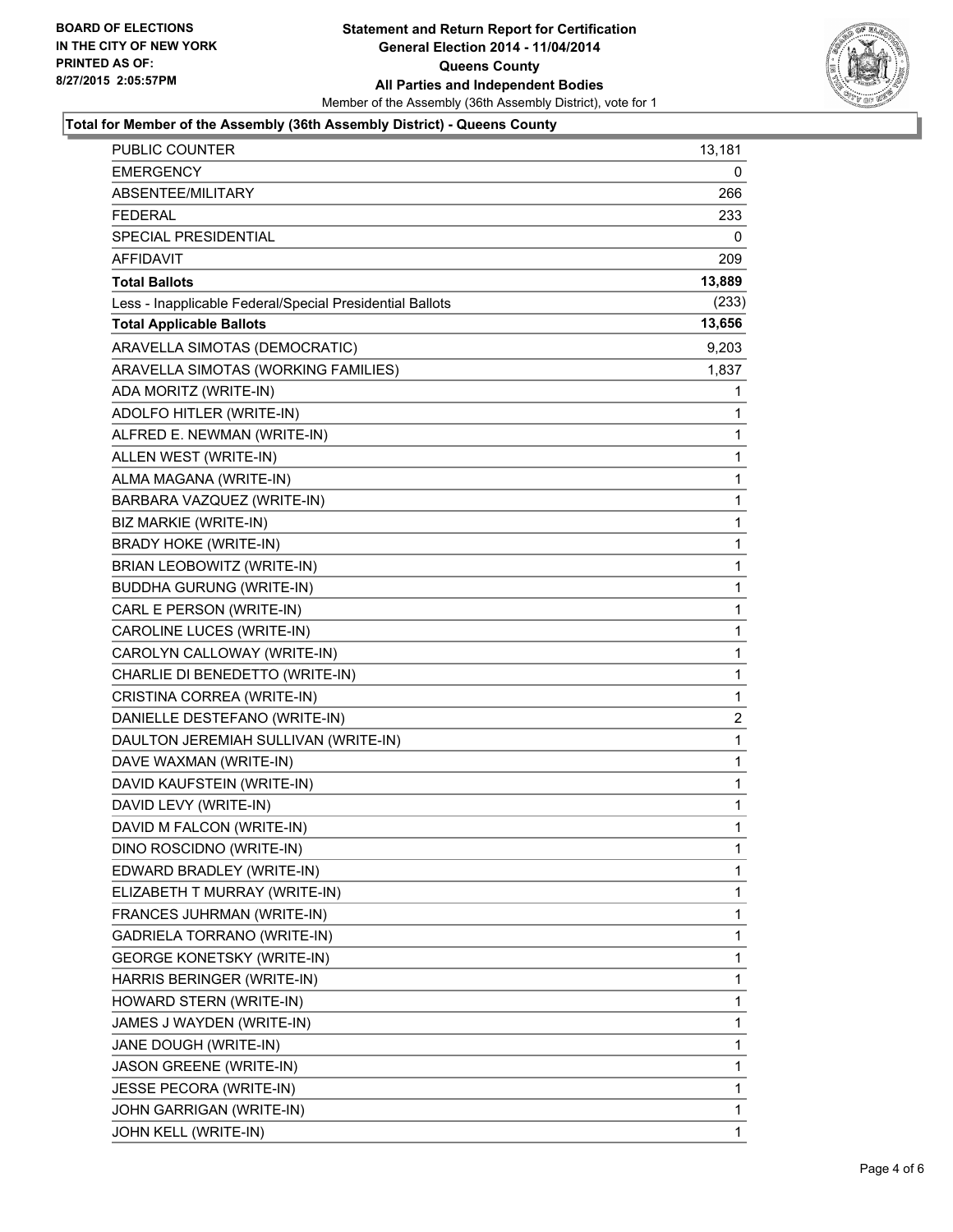

#### **Total for Member of the Assembly (36th Assembly District) - Queens County**

| JOHN MCDONALD (WRITE-IN)             | 1                       |
|--------------------------------------|-------------------------|
| JOHN Q PUBLIC (WRITE-IN)             | 1                       |
| JOHN STRATAUDAKS (WRITE-IN)          | 1                       |
| JOHN VOLKAN (WRITE-IN)               | $\overline{\mathbf{c}}$ |
| JOYN HSUEH (WRITE-IN)                | 1                       |
| LIZ PERRI (WRITE-IN)                 | 1                       |
| LUREL HICKLIN (WRITE-IN)             | 1                       |
| MARJORIE CLARKE (WRITE-IN)           | 1                       |
| MARK MURYNEC (WRITE-IN)              | 1                       |
| MATT REEVES (WRITE-IN)               | 1                       |
| MAXIM LOTT (WRITE-IN)                | 1                       |
| MICHAEL MCDERMOTT (WRITE-IN)         | 1                       |
| MICHAEL MUCAHY (WRITE-IN)            | 1                       |
| MICHAEL SILLERY (WRITE-IN)           | 1                       |
| MIKE MAHONCY (WRITE-IN)              | 1                       |
| MITCHELL LINCOLN (WRITE-IN)          | 1                       |
| NAINA TOLANI (WRITE-IN)              | 1                       |
| NATALY CAMARGO (WRITE-IN)            | 1                       |
| <b>NEIL HANNOCK (WRITE-IN)</b>       | 1                       |
| ORESTES ALVAREZ-JACINTO (WRITE-IN)   | 1                       |
| PAT BUCHANAN (WRITE-IN)              | 1                       |
| PATRICK CHRISTOPHER LAMBO (WRITE-IN) | 1                       |
| PETER HARRIS (WRITE-IN)              | 1                       |
| PETER VALLONE JR (WRITE-IN)          | 1                       |
| PIGGY LEONARDI (WRITE-IN)            | 1                       |
| R. BERGER (WRITE-IN)                 | 1                       |
| RICK SPRINGFIELD (WRITE-IN)          | 1                       |
| ROB ASTORINO (WRITE-IN)              | 1                       |
| RUDY GULIANI (WRITE-IN)              | 1                       |
| SAM MARIANI (WRITE-IN)               | 1                       |
| SAMATHA DUREN (WRITE-IN)             | 1                       |
| SEAN MALTO (WRITE-IN)                | 1                       |
| STEVE SILVER (WRITE-IN)              | 1                       |
| STEVEN CALLAGHAN (WRITE-IN)          | 1                       |
| THOMAS GILLIGAN (WRITE-IN)           | 1                       |
| TIMOTHY WU (WRITE-IN)                | 1                       |
| UNATTRIBUTABLE WRITE-IN (WRITE-IN)   | 27                      |
| VICTOR E SANTOS (WRITE-IN)           | 1                       |
| VIN SCAFA (WRITE-IN)                 | 1                       |
| <b>Total Votes</b>                   | 11,142                  |
| Unrecorded                           | 2,514                   |